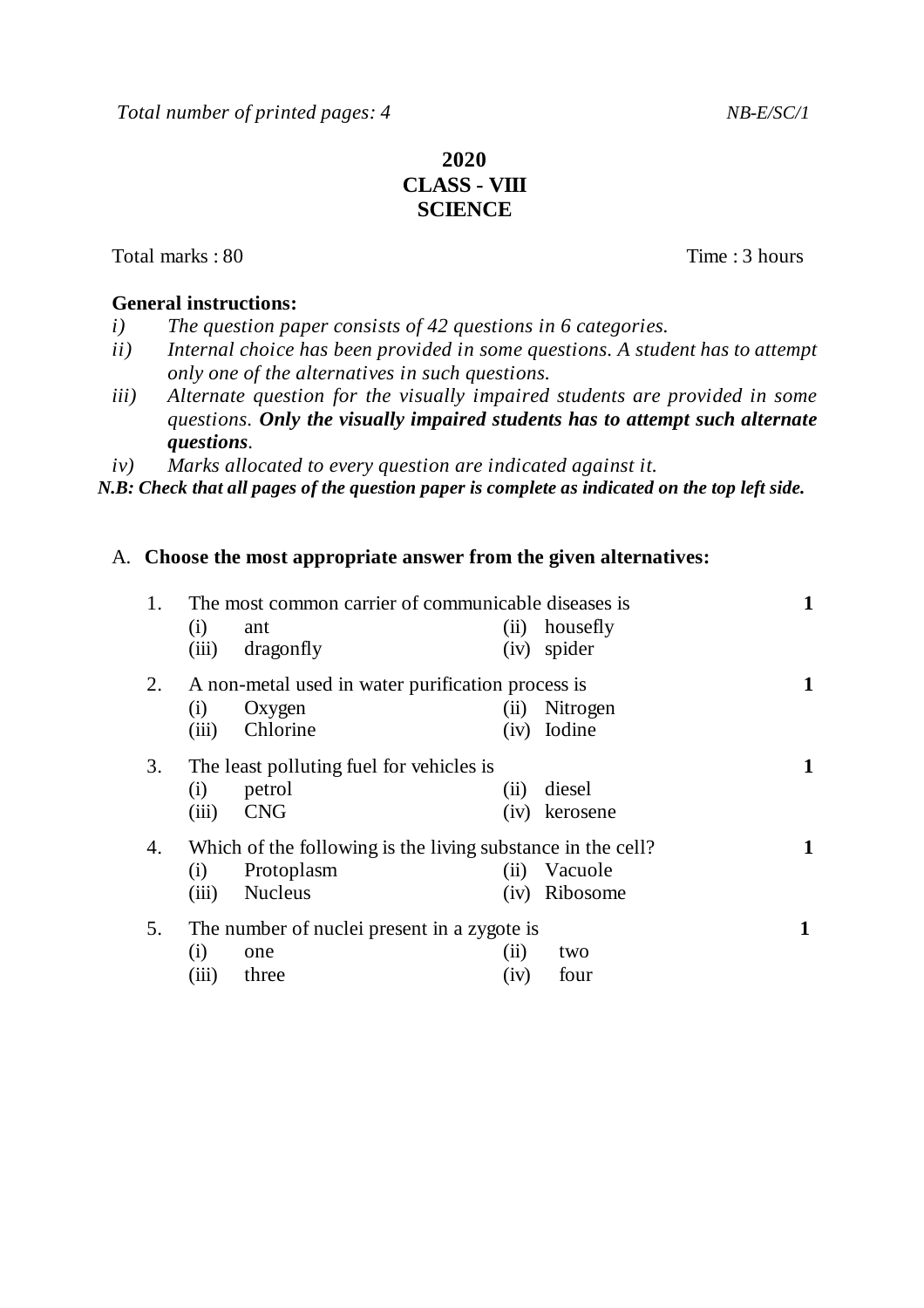|    | 6.                                                                                                                                                                                                                                                                                                                                                                                                                                                                              | because of   | An apple falls to the ground when they get detached from the tree                          |              |                                                                                                        | $\mathbf{1}$ |
|----|---------------------------------------------------------------------------------------------------------------------------------------------------------------------------------------------------------------------------------------------------------------------------------------------------------------------------------------------------------------------------------------------------------------------------------------------------------------------------------|--------------|--------------------------------------------------------------------------------------------|--------------|--------------------------------------------------------------------------------------------------------|--------------|
|    |                                                                                                                                                                                                                                                                                                                                                                                                                                                                                 | (i)<br>(iii) | gravity<br>electricity                                                                     | (ii)         | friction<br>(iv) magnetism                                                                             |              |
|    | 7.<br>Margaret runs her toy car on dry marble floor, wet marble floor, newspaper<br>and towel spread on the floor. The force of friction acting on the car on<br>different surfaces in increasing order will be<br>wet marble floor, dry marble floor, newspaper, towel<br>(i)<br>newspaper, towel, dry marble floor, wet marble floor<br>(ii)<br>towel, newspaper, dry marble floor, wet marble floor<br>(iii)<br>wet marble floor, dry marble floor, towel, newspaper<br>(iv) |              |                                                                                            |              |                                                                                                        |              |
|    | 8.                                                                                                                                                                                                                                                                                                                                                                                                                                                                              |              | Sound can travel through                                                                   |              |                                                                                                        | $\mathbf{1}$ |
|    |                                                                                                                                                                                                                                                                                                                                                                                                                                                                                 |              | (i) gases only<br>(iii) liquids only                                                       | (ii)         | solids only<br>(iv) solids, liquids and gases                                                          |              |
|    | 9.                                                                                                                                                                                                                                                                                                                                                                                                                                                                              | (i)<br>(iii) | not is called<br>electroscope<br>microscope                                                | (ii)<br>(iv) | The device which can be used to test whether an object is carrying charge or<br>telescope<br>voltmeter | $\mathbf 1$  |
|    |                                                                                                                                                                                                                                                                                                                                                                                                                                                                                 | (i)<br>(iii) | 10. Which of the following gas damages the ozone layer?<br>Chlorofluorocarbons<br>Chlorine | (iv)         | (ii) Carbon dioxide<br>Carbon monooxide                                                                | $\mathbf{1}$ |
|    |                                                                                                                                                                                                                                                                                                                                                                                                                                                                                 |              | <b>B.</b> Fill in the blanks:                                                              |              |                                                                                                        |              |
| 1. |                                                                                                                                                                                                                                                                                                                                                                                                                                                                                 |              | Process of separation of different constituents from petroleum is called                   |              |                                                                                                        |              |
|    |                                                                                                                                                                                                                                                                                                                                                                                                                                                                                 |              |                                                                                            |              |                                                                                                        | $\mathbf 1$  |
| 2. |                                                                                                                                                                                                                                                                                                                                                                                                                                                                                 |              | animals give birth to young ones.                                                          |              |                                                                                                        | 1            |
| 3. |                                                                                                                                                                                                                                                                                                                                                                                                                                                                                 |              |                                                                                            |              |                                                                                                        | 1            |
| 4. | The unit of frequency is _______________________.                                                                                                                                                                                                                                                                                                                                                                                                                               |              |                                                                                            |              |                                                                                                        | 1            |
| 5. | Smog is made of smoke and _________________.                                                                                                                                                                                                                                                                                                                                                                                                                                    |              |                                                                                            |              |                                                                                                        | 1            |
|    |                                                                                                                                                                                                                                                                                                                                                                                                                                                                                 |              | C. Answer the following questions in one word or one sentence:                             |              |                                                                                                        |              |
| 1. |                                                                                                                                                                                                                                                                                                                                                                                                                                                                                 |              | Name the microbe that causes tuberculosis.                                                 |              |                                                                                                        | 1            |
| 2. | What is force?                                                                                                                                                                                                                                                                                                                                                                                                                                                                  |              |                                                                                            |              |                                                                                                        | 1            |
| 3. | Name the organ in humans which produce sound.                                                                                                                                                                                                                                                                                                                                                                                                                                   |              |                                                                                            |              |                                                                                                        | 1            |
| 4. | List any two objects that are electroplated.                                                                                                                                                                                                                                                                                                                                                                                                                                    |              |                                                                                            |              |                                                                                                        | 1            |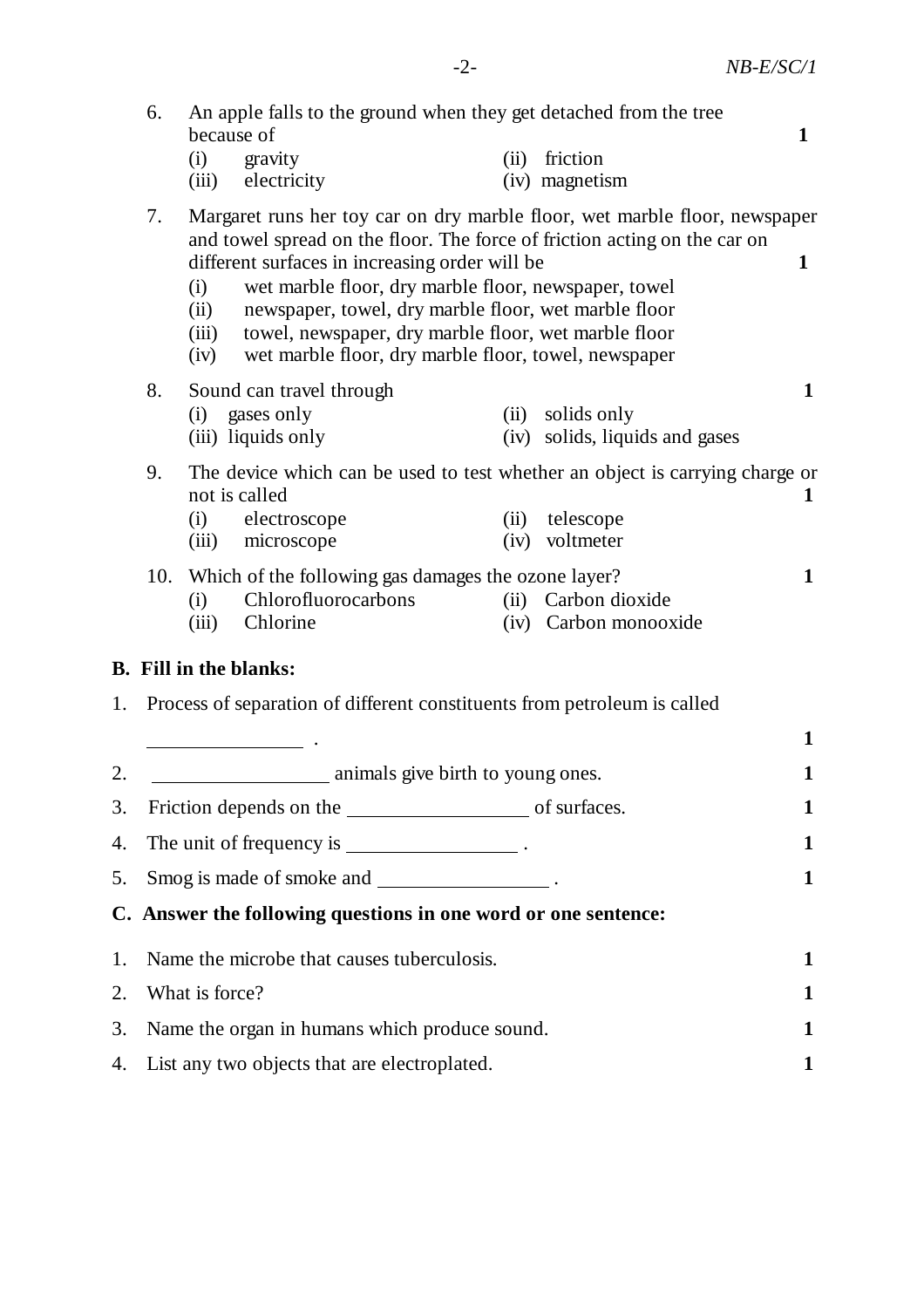| ٦ |
|---|
|   |
|   |

|    | 5. Define dispersion of light.                                                                                                                                                    | $\mathbf{1}$                  |
|----|-----------------------------------------------------------------------------------------------------------------------------------------------------------------------------------|-------------------------------|
|    | D. Answer the following questions in about 10-20 words:                                                                                                                           |                               |
| 6. | Write four points on the usefulness of microorganisms.                                                                                                                            | $4 \times 1/2 = 2$            |
| 7. | Can lemon pickle be stored in an aluminium utensil? Explain.                                                                                                                      | $\overline{2}$                |
| 8. | Give any two advantages of using CNG and LPG as fuels.                                                                                                                            | $2\times1=2$                  |
| 9. | Write one function each of:<br>(i) plastids<br>(ii) nucleus                                                                                                                       | $1+1=2$                       |
|    | 10. What is metamorphosis? Give one example.                                                                                                                                      | $1+1=2$                       |
|    | 11. Give an example each of situation in which one pushes or pulls to change the state<br>of motion of objects.                                                                   | $1+1=2$                       |
|    | 12. Explain why sliding friction is less than static friction.                                                                                                                    | 2                             |
|    | 13. Classify the following sounds into noise and music:<br>Guitar, sound of drilling machine, loudspeaker, bursting of fire crackers, piano,<br>violin, horns of vehicles, flute. | 2                             |
|    | 14. Name any two substances that will conduct electricity when added to distilled<br>water.                                                                                       | $2 \times 1 = 2$              |
|    | 15. What is greenhouse effect? Name any two greenhouse gases.                                                                                                                     | $1+1=2$                       |
|    | E. Answer the following questions in about 30-40 words:                                                                                                                           |                               |
|    | 16. <b>a.</b> Describe any three physical properties of metals.<br><b>Or</b>                                                                                                      | $3\times1=3$                  |
|    | <b>b.</b> Describe the changes that occur when iron nails are placed in copper sulphate<br>solution. Write the chemical reaction involved.                                        | $(2+1=3)$                     |
|    | 17. Differentiate between inexhaustible and exhaustible natural resources giving one<br>example each.                                                                             | $1\frac{1}{2}+1\frac{1}{2}=3$ |
|    | 18. Draw a labelled diagram of a plant cell.                                                                                                                                      | 3                             |
|    | Alternate question for visually impaired students:<br>State three differences between Eukaryotes and Prokaryotes.                                                                 | $(3\times1=3)$                |

19. **a.** Give three examples each to show that friction is both a friend and a foe.